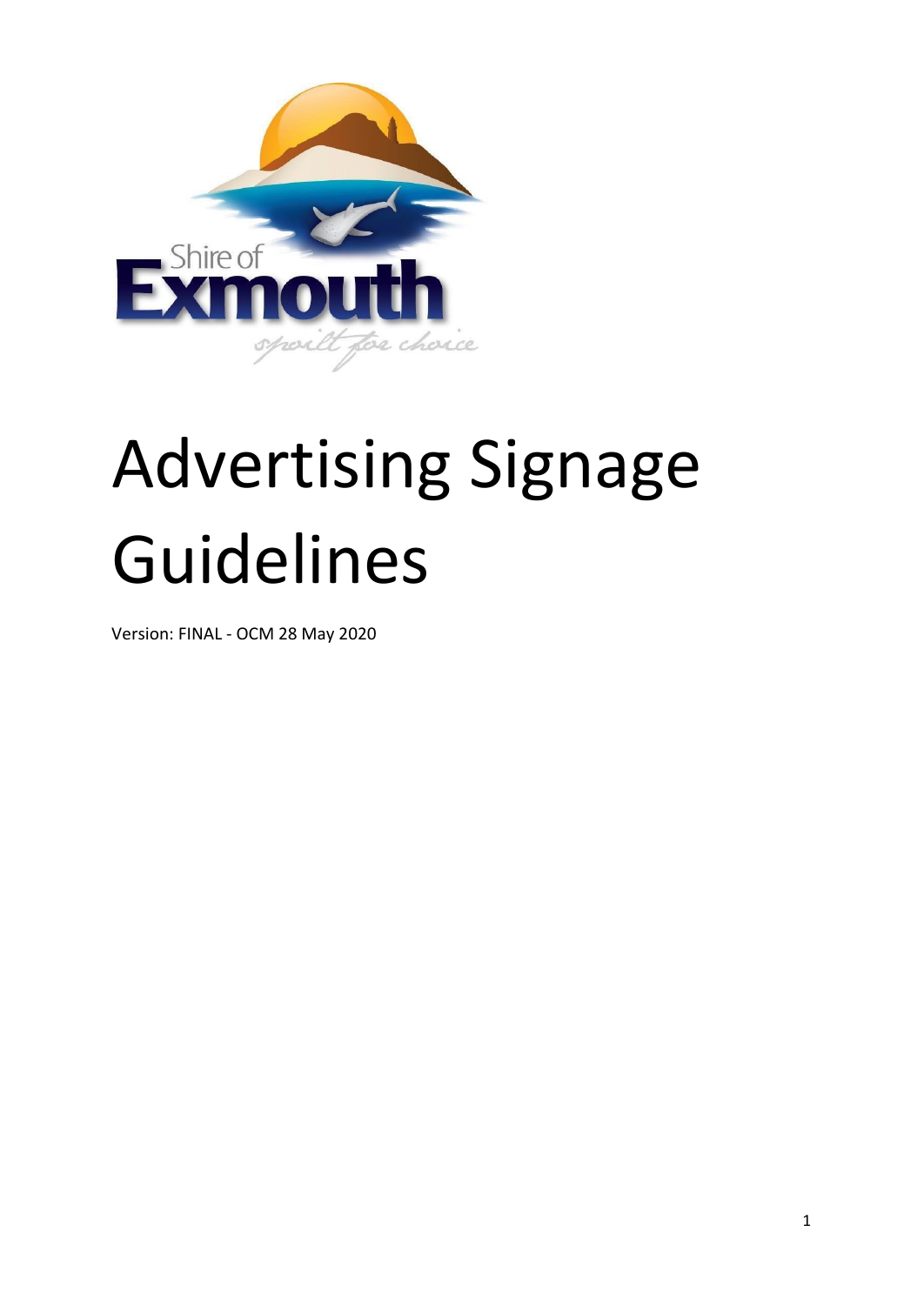### Contents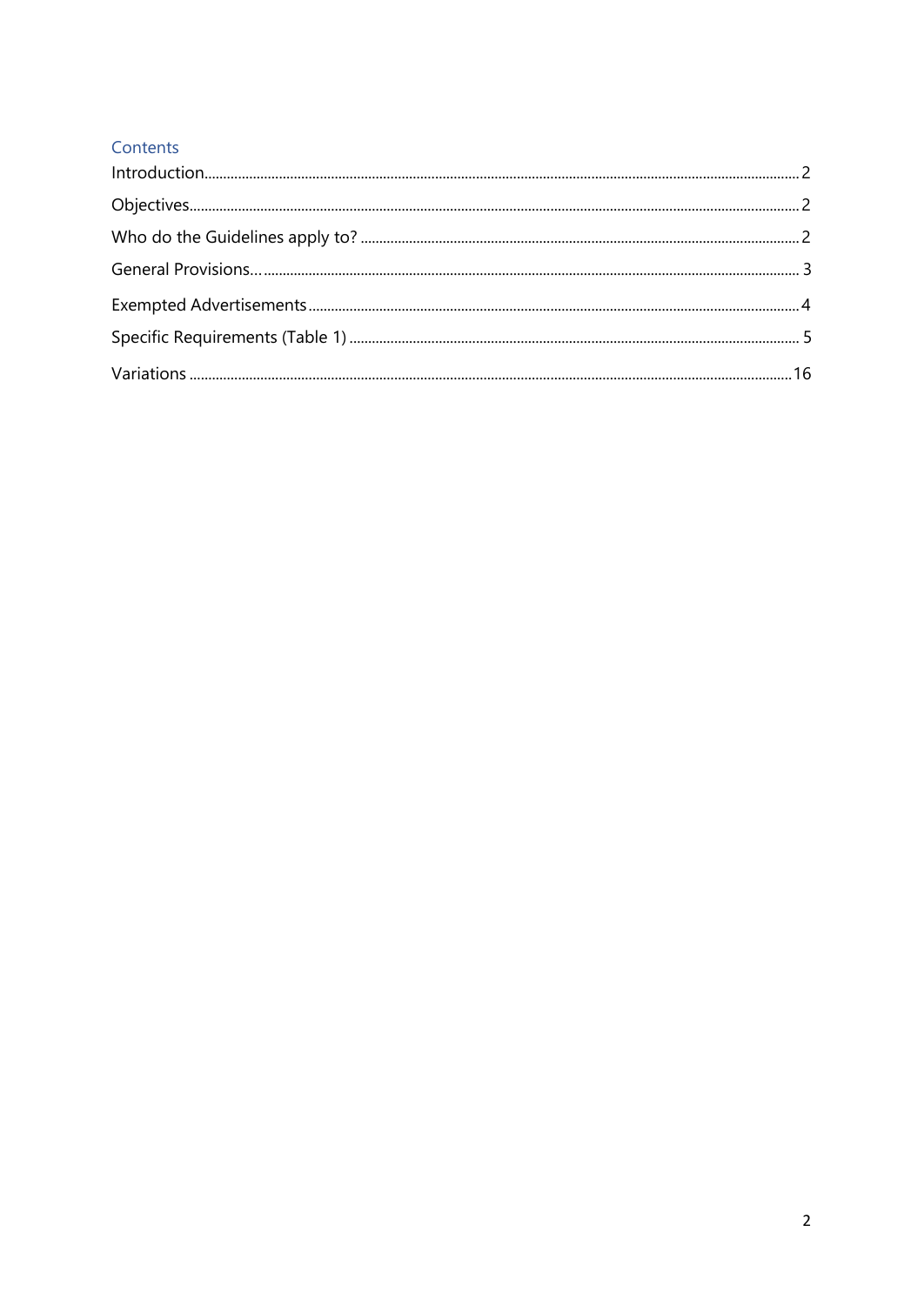## <span id="page-2-0"></span>Introduction

The Shire of Exmouth encourages local businesses to create vibrancy, enhance amenity and maximise business opportunities whilst adhering to these tourism friendly advertising signage guidelines.

These Guidelines are set under the Shire of Exmouth's Advertising Signs, Town Centre Public Space & Outdoor Eating Permits Policy.

## <span id="page-2-1"></span>**Objectives**

The objective of these guidelines is to ensure that the display of advertising signs on properties complements the surrounding area without impacting on public safety and access.

To achieve the above the Guidelines will give due regard to:

- The Shire of Exmouth's Disability Access and Inclusion Plan July 2015.
- The Shire of Exmouth's Strategic Community Plan Exmouth2030.
- Clause 4.31 of the Shire of Exmouth Local Planning Scheme No.4

## <span id="page-2-2"></span>Who do the Guidelines apply to?

The guidelines apply to:

- Advertising signs on all land zoned or reserved pursuant to the Shire of Exmouth Operative Local Planning Scheme.
- In accordance with Clause 61(1)(h) of the Planning and Development (Local Planning Schemes) Regulations 2015 development approval is not required for signs that are identified as exempted signs under Exemptions of this guideline or expressly comply with the General Provisions and Specific Requirements under General Provisions and Specific Requirements (Table 1) of this guideline.
- Where there is any inconsistency between this Advertising Signage policy and guidelines and the local government's Structure Plans, Local Development Plans and Special Control Areas then the provisions within those documents shall prevail.
- Where a sign does not require development approval under this Policy and Guidelines it should be noted that a building permit may still be required in certain circumstances and is to be obtained separately from the local government's Building Services. A building permit is to document the methods of construction and how the sign is to be affixed to a building or the ground.
- Where a sign type is proposed that is not prescribed in the Policy it will be considered onits merits and assessed against the criteria outlined in Variations of thisguideline.

## <span id="page-2-3"></span>General Provisions

- 1. Advertisements will not be approved on properties primarily used for residential purposes where the advertisement does not pertain to a relevant home-based business unless otherwise provided for in this Policy Guideline.
- 2. Where a commercial activity (specifically excluding home based businesses) has been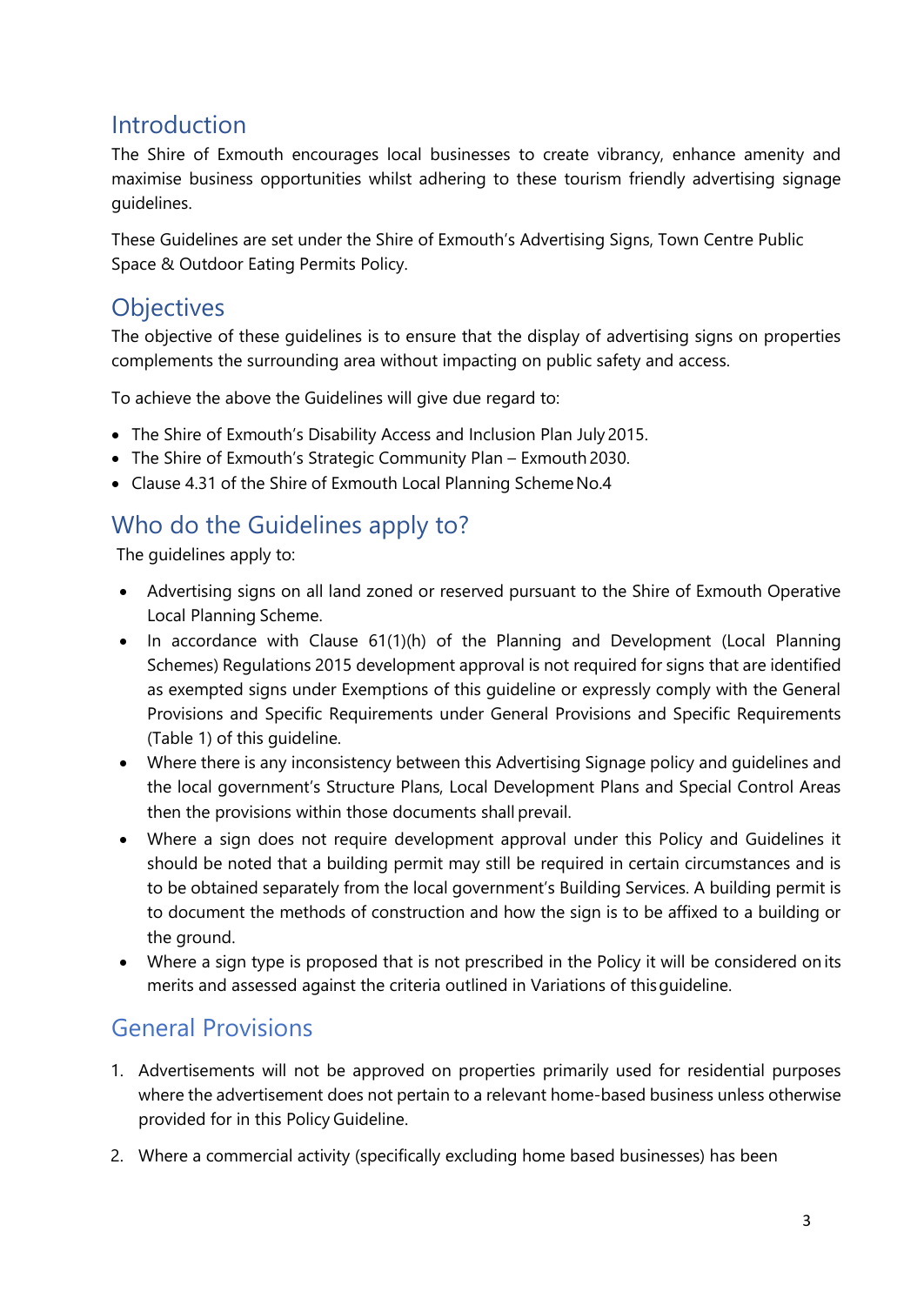approved on land zoned Residential under the Shire's Local Planning Scheme, signage proposals shall be assessed against the criteria within Table 1 of this Guideline.

- 3. Advertisements shall be located such that traffic and pedestrian safety is not compromised.
- 4. Advertisements shall not contain any obscene or offensive information orillustration.
- 5. Advertisements shall not impede pedestrian or vehiclemovements.
- 6. Advertisements associated with new commercial, industrial or mixed-use developments with multiple tenancies are to be accompanied with a wider signage strategy for thesite.
- 7. The local government supports the tourism collaboration principle of local businesses cross promoting each other products and services. Third party advertising is permitted on public space within the town centre via permit, and all private land with the exception of land zoned Residential where General Provision 1. as detailed above prevails.
- 8. No advertising signs are permitted within the roadreserve.
- 9. No advertising signs are permitted in public space without approval excluding the town centre public space permit areas and Shire temporary banner displaylocations.
- 10. Where signs are illuminated theywill:
	- i. not cause a nuisance, by way of light spillage to abuttingsites;
	- ii. not comprise flashing, intermittent or running lights, or change more than once in every 5- minute period;
	- iii. not interfere with or be likely to be confused with, traffic controlsignals;
	- iv. have any boxing or casing in which it is enclosed constructed of non- combustible material;
	- v. have its electrical installation constructed and maintained to the satisfaction of the relevant electricity supply authority;
	- vi. be maintained to operate as an illuminated sign; and
	- vii. not have a light of such intensity as to cause annoyance to thepublic.
- 11. Where the policy refers to a maximum area and the advertisement sign involved has more than one visible face the measurement identified is applicable to each face.
- 12. Street numbering to be clearly visible and incorporated into signage whereverpossible.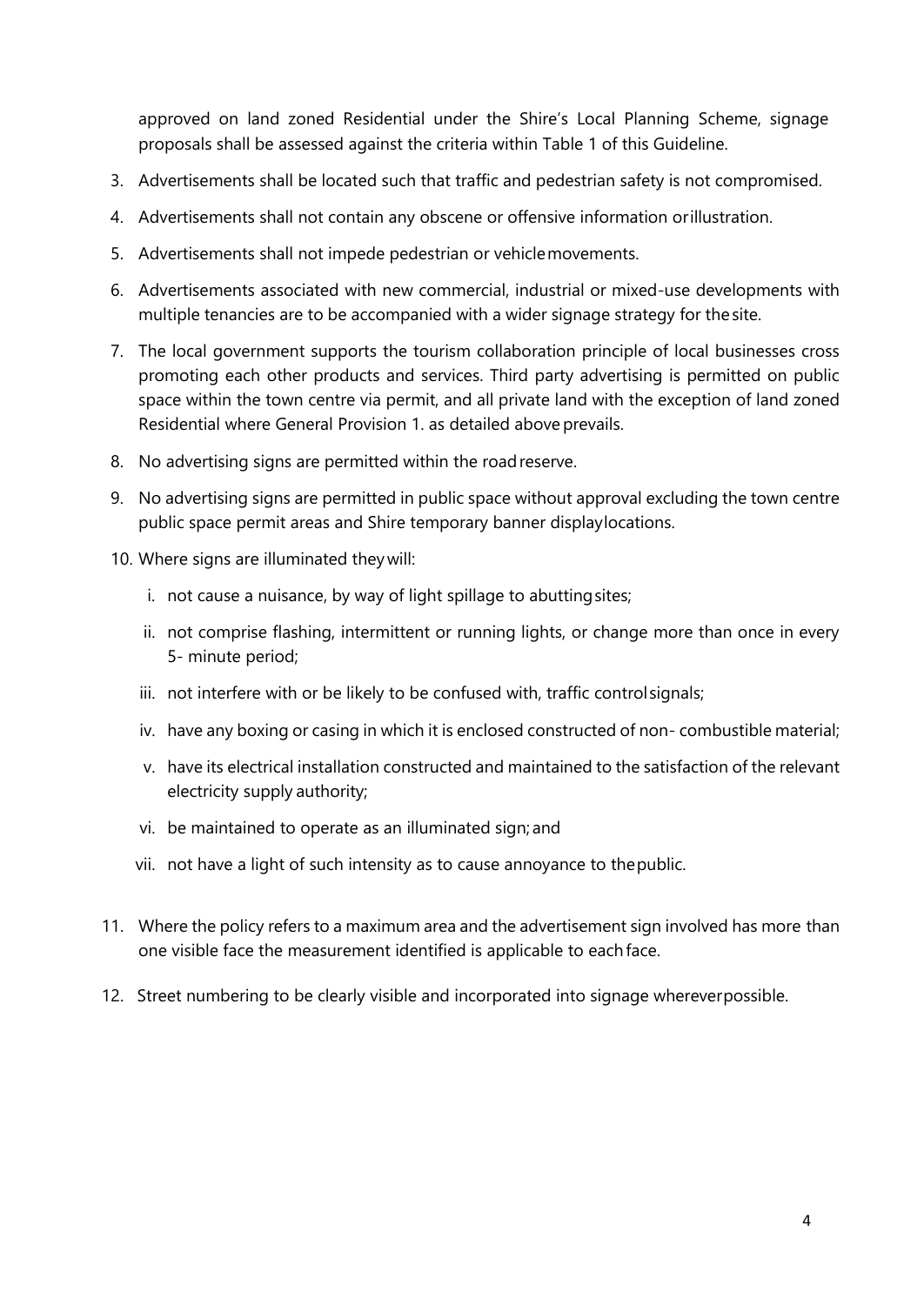## <span id="page-4-0"></span>Exempted Advertisements

The following signs are specifically exempt from the requirement to obtain development approval:

- a) Signs implemented in accordance with legislated requirements;
- b) Signs erected by a public authority or on its behalf for the primary purpose of public safety or information and/or the direction and control of people, animals or vehicles;
- c) All advertisements erected, placed or displayed within buildings which cannot ordinarily be seen by a person outside of those buildings;
- d) All classes of building, one (1) advertisement sign containing the name, number or address of the building, the purpose for which the building is used or the name or address of the managing agent thereof, with a maximum area of 0.2 squaremetres;
- e) Home based business signs not exceeding  $0.2 \text{m}^2$  in area;
- f) Temporary (48 hours prior, removed within 48 hours after) erection or installation of electoral advertisements as provided in clause  $61(1)(g)$  of the deemed provisions;
- g) Temporary banner signs erected on dedicated Shire local community and sporting group banner sign infrastructure. Complete and submit local government's"Booking Temporary Banner Display" form required and adherence to guidelines.
- h) Real Estate signs not exceeding  $6m^2$  in area in residential zoned areas (noting that greater allowances are permitted where 'Development Signs' are involved as per General Provisions of this guideline.
- i) Real Estate signs not exceeding  $12m^2$  in commercial/industrial zoned areas (noting that greater allowances are permitted where 'Development Signs' are involved as per Specific Requirements of the guideline); and
- j) Home Open for inspection signs.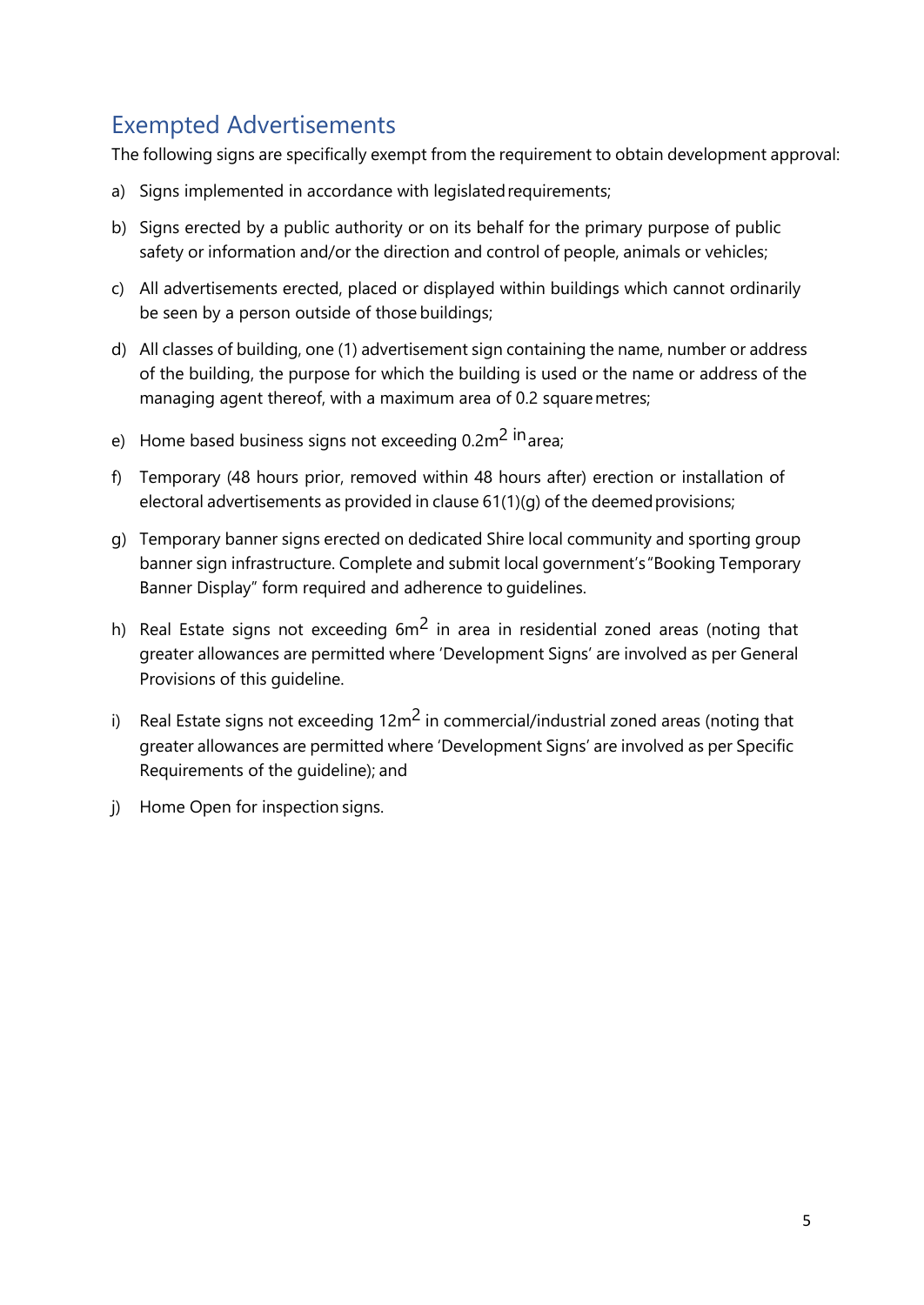#### **SPECIFIC REQUIREMENTS**

#### **TABLE 1: ACCEPTABLE STANDARDS FOR VARIOUS SIGN TYPES**

#### **SIGN TYPE AND DEFINITION** DIAGRAM **REQUIREMENTS** 20m<sup>-</sup>max-area¶ • Is limited to a maximum of one sign **HOARDING (BILLBOARD)**  per lot. **SIGN**  • Is not to exceed  $10m^2$  in area. Max:3mf • Is to be no less than 1.2m or greater A detached or detachable than 2.5m above ground level. structure other than a pylon or • Is not permitted within the monolith sign, that is erected Residential, Rural and Special Rural for the sole purpose of displaying a sign or signs and zone. • Is not to be erected in the area includes a poster panel, a wall between any building and any street panel or an illuminated panel boundary of a lot except with the but does not include a approval of the local government. hoarding erected as a barrier or • Is not permitted if there is a monolith sign screen on a building site or pylon sign on the same lot. • Is to be located wholly within the boundaries of the land.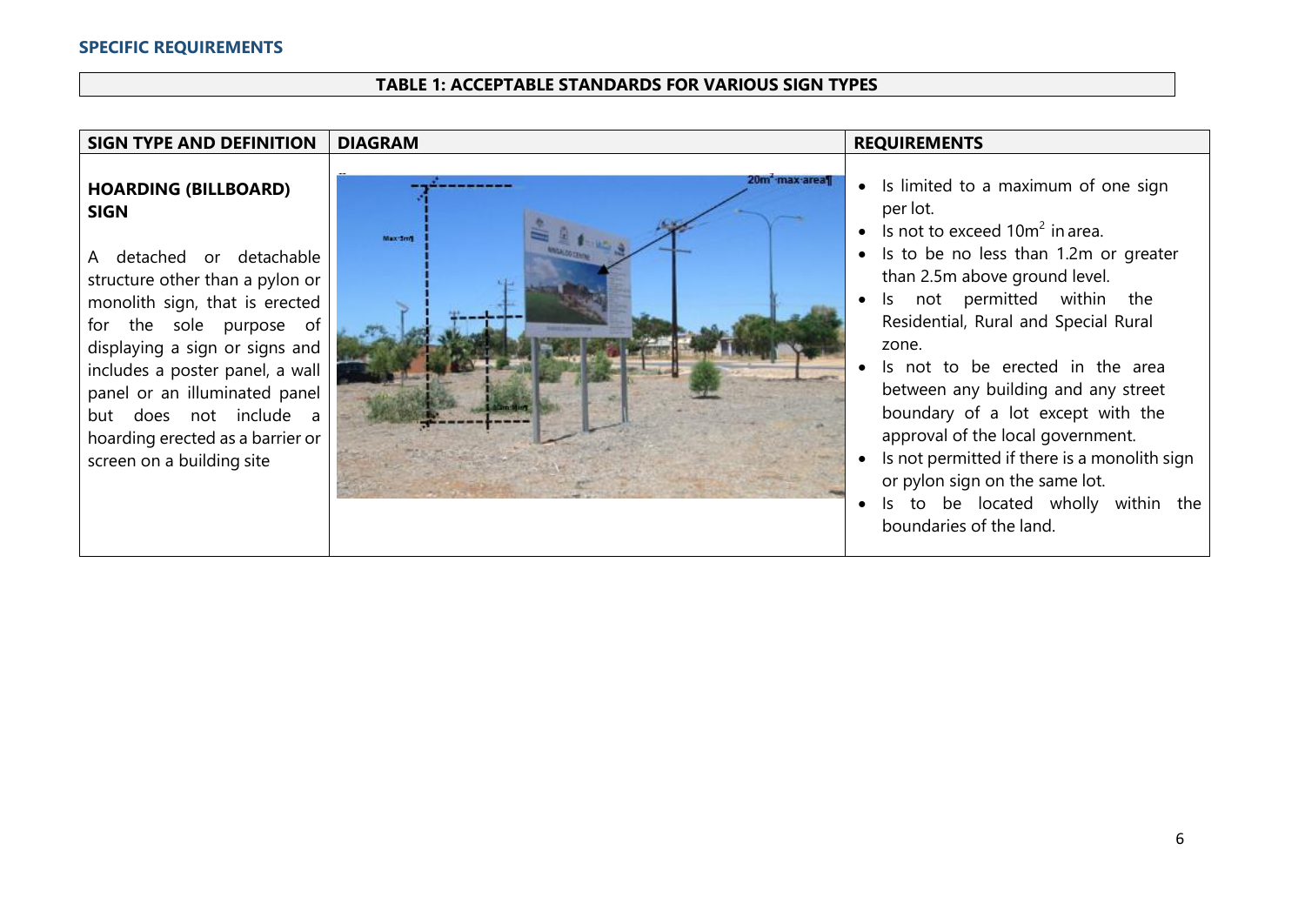#### **MONOLITH SIGN**

A sign that is not attached to a building or any other structure and with its largest dimension being vertical. Such a sign may consist of a number of modules and is generally uniform in shape from ground level to the top of the sign.



- Is limited to a maximum of one monolith sign per lot, unless it is a corner lot where one sign per lot frontage may be permitted .
- Is not permitted where there is an existing pylon sign or hoarding sign on the same lot.
- Where there is more than one business tenancy on the lot, the sign shall be designed to accommodate advertising requirements of all tenancies.
- Is to have a maximum depth of 0.5m.
- If the lot frontage is less than 71m, then a sign shall be limited to 7.5m in height and 2.5m in width.
- If the lot frontage is between 71m and 100m, then a sign shall be limited to 9m in height and 3m in width.
- If the lot frontage is above 101m, then a sign shall be limited to 10.5m in height and 3.5m in width.
- Is to be setback 1m from any crossover.
- Is to be located wholly within the lot boundary.
- Is to be no higher than 3m in height and 1.5m in width for commercial uses within a Residential zone.
- Is to be located wholly within the boundaries of the land.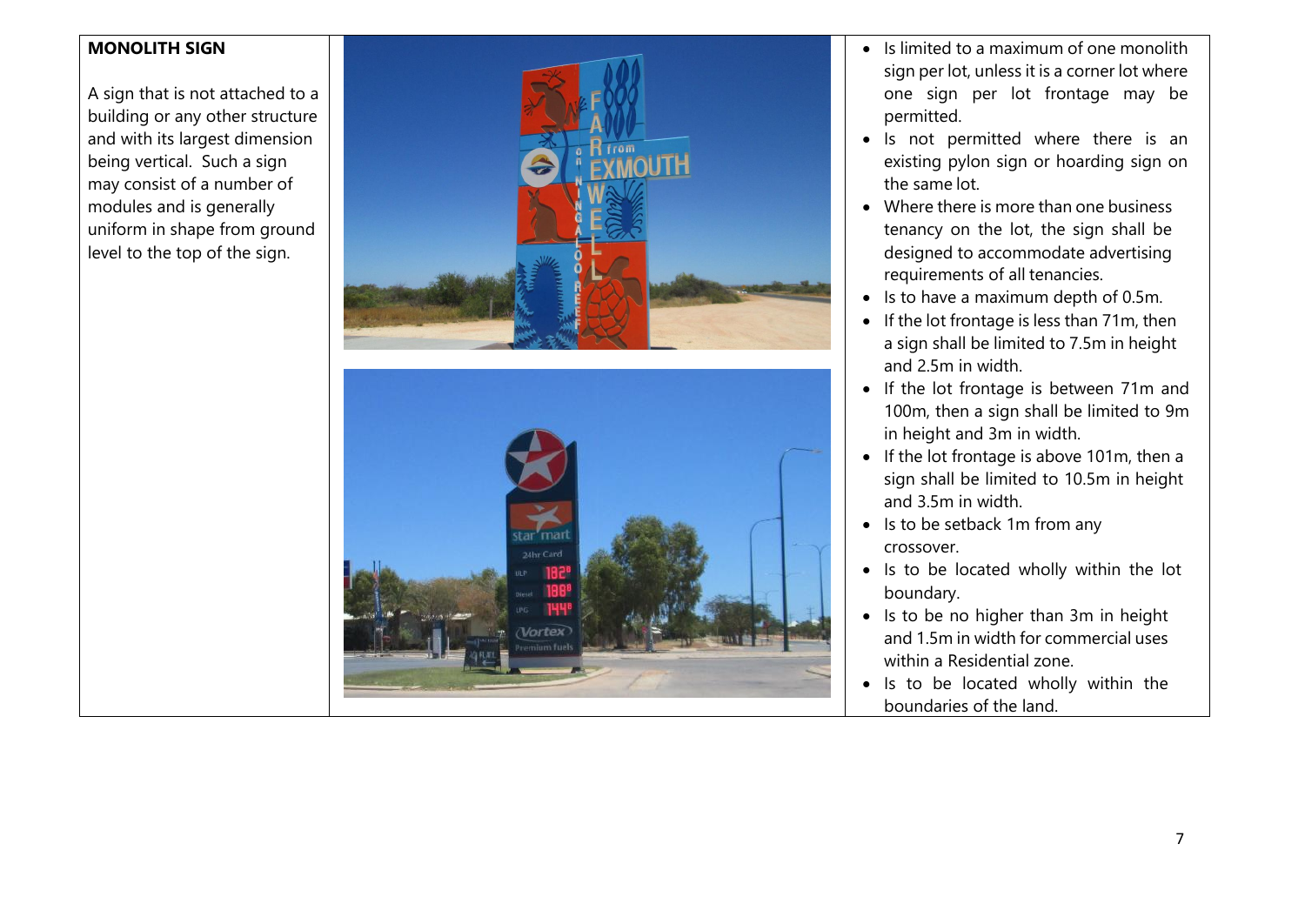#### **PORTABLE SIGN**

A sign not permanently attached to the ground or to a structure, wall, fence or building and including but not limited to a sandwich board sign consisting of two sign boards attached to each other at the top or elsewhere by hinges or other means.



- Is to be no higher than 1.2m above ground level.
- Is not to exceed  $2m^2$  in area per sign (total area where sign has a double side) with a maximum  $1m^2$  on any one side.
- Multiple A frames are permitted.
- Is to be secured and stabilized, removed outside normal business hours or left appropriately secured.
- Is to be located wholly within the boundaries of the land and not permitted within public space nor within the road reserve.
- May be displayed by tenants obtaining and adhering to conditions of a Town Centre Public Space Permit.
- Is limited to a maximum of one sign per lot.
- Is located wholly within the boundaries or a lot.
- Be placed so as not to cause any interference, whether directly or indirectly, to vehicular traffic or pedestrians.
- Is to have no moving parts.
- Has a maximum vertical dimension or horizontal dimension of 2m.
- Is only permitted within Industrial zones (including Service Commercial zone).
- Multiple business vehicles displaying business name and parking within the boundaries of the lot where the business is approved to operate are permitted.

#### **PRODUCT DISPLAY SIGN**

A product or object displayed for the purposes of advertisement or a sign which is applied or otherwise attached or placed on a vehicle. For the purpose of the term a vehicle includes a car, truck, boat, trailer, caravan, machinery, and the like whether moveable or not.

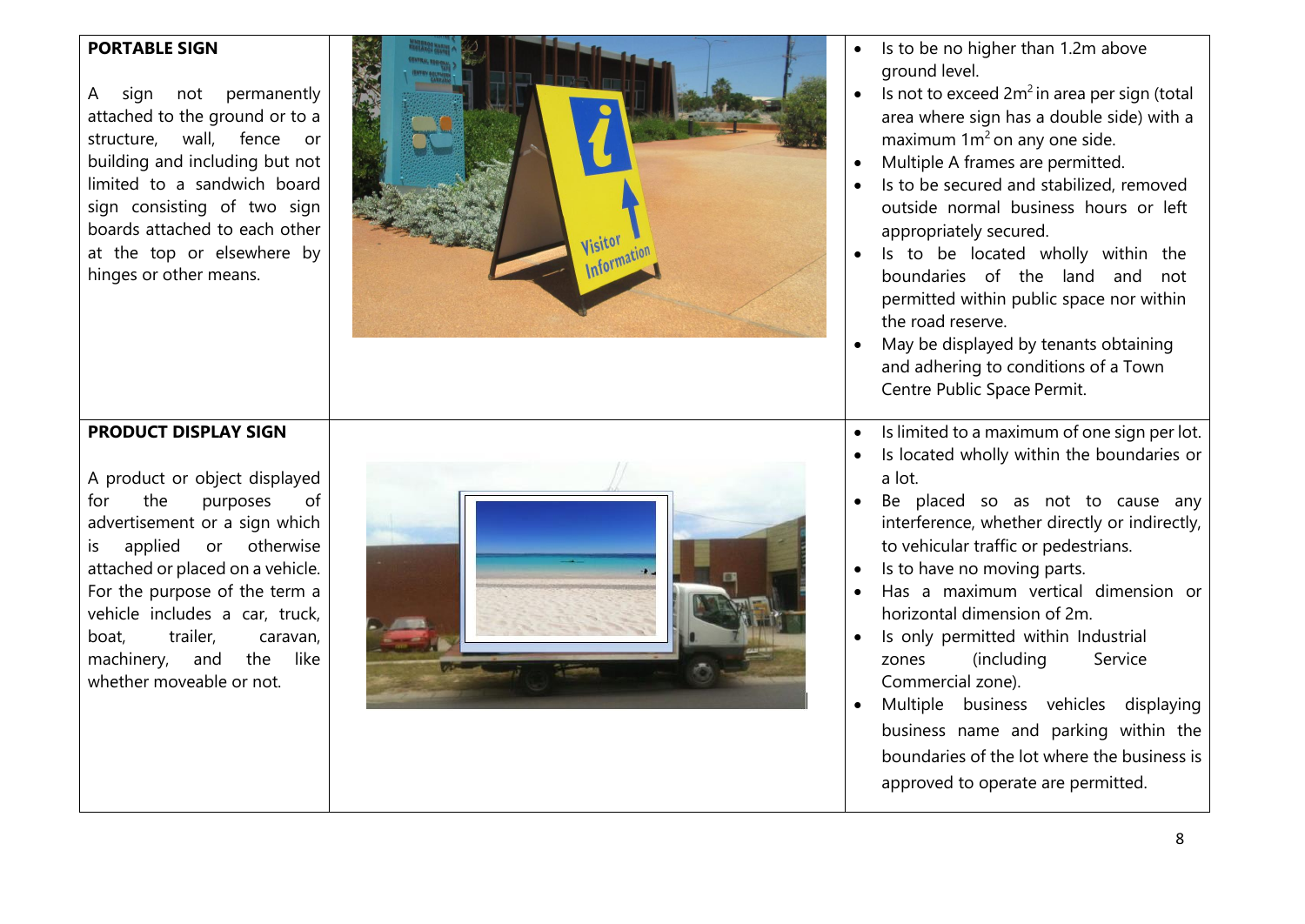#### **PYLON SIGN**

A freestanding and elevated sign supported by one or more posts, which is not attached to a building.



- Is limited to a maximum of one pylon sign per lot, unless it is a corner lot where one sign per lot frontage may be permitted.
- Is not permitted where there is an existing monolith or hoarding sign on the same lot.
- Where there is more than one business tenancy on the lot, the sign shall be designed to accommodate advertising requirements of all tenancies.
- Is not permitted within a Residential zone.
- When a lot has an area up to  $5000 \text{m}^2$  and one tenancy, a pylon sign shall be limited to  $4m^2$  in area, 6m in height and 2.5m in any dimension.
- When a lot has an area up to  $5000m^2$ and more than one tenancy, a pylon sign shall be limited to  $5m^2$  in area, 7.5m in height and 3m in any dimension.
- When a lot has an area over  $5000m^2$ , a pylon sign shall be limited to  $6m^2$  in area, 9m in height and 3m in any dimension.
- Is to be located wholly within the lot boundary.
- Is to have a minimum clearance of 2.7m to ground level

9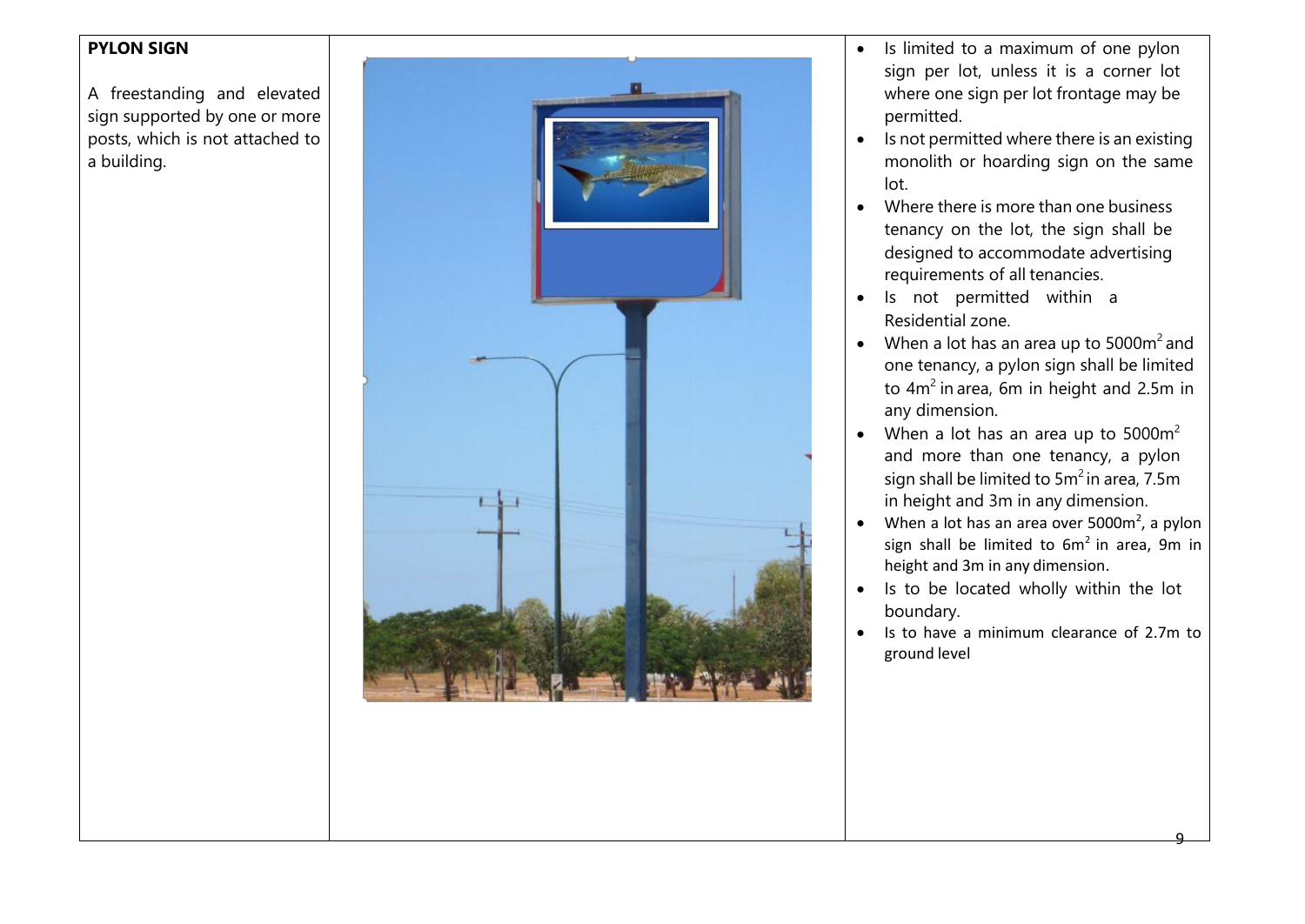#### **DEVELOPMENT SIGN**

A sign mounted on one or more support poles, erected on a lot with an approved subdivision or development, displaying information about the project such as its name, the plan of subdivision or development, its features, sales and real estate agency contact details.



- Is to be limited to one sign on the site.
- Is to be restricted to  $6m^2$  in area for single residential developments.
- Is to be restricted to  $12m^2$  in area and a maximum dimension of 4m for multiple dwelling residential developments, commercial and industrial projects.
- Is to be restricted to  $20m^2$  in area and a maximum dimension of 6m for larger developments or redevelopment projects involving shopping centres, office or other buildings exceeding 3 stories in height.
- Is only to be in place for the duration of the construction works / development / transaction period.
- Is limited to one sign per display home Is not to exceed  $2m^2$  in area per display home.
- Is to be no higher than 4m above ground level.
- Is not to be illuminated after 9:00pm.
- Is to be removed on the cessation of the Display Home use.

#### **DISPLAY HOME SIGN**

A sign erected on a lot on which a display home has been erected

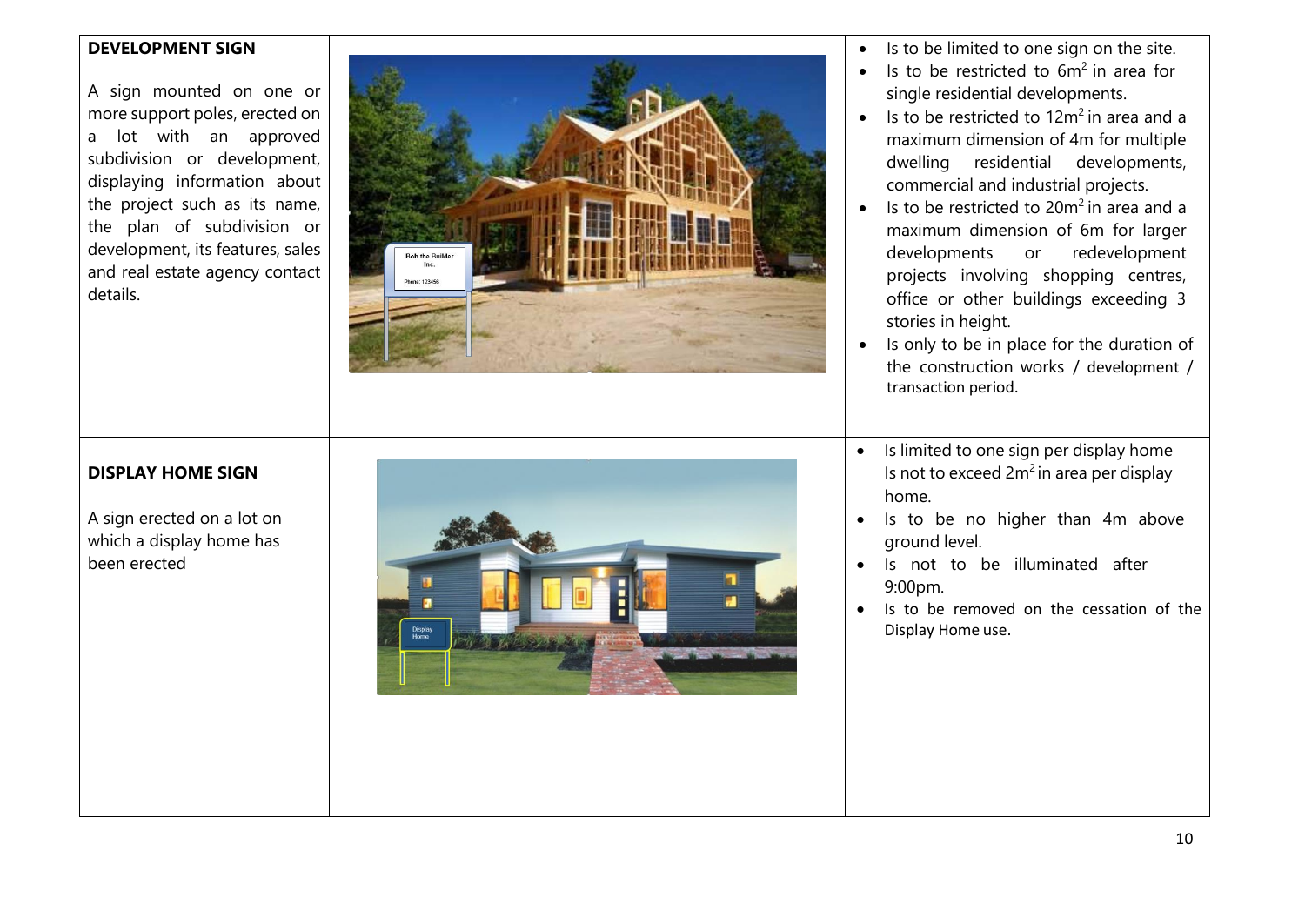#### **CREATED ROOF SIGN**

A sign which is affixed to the fascia or parapet, or forms part of a projection above the eaves or ceiling of the building and complements the architectural style of the building, but does not include a Roof Sign



- Is to be limited to one sign per tenancy on a lot.
- Is not to project more than 300mm from the portion of the building it is attached.
- Is not to be within 600mm of either end of the fascia, roof or parapet of the building.
- Maximum areas in accordance with the *Table A*.

#### *Table A*

| Height      | Area              |
|-------------|-------------------|
| < 7.5m      | 3m <sup>2</sup>   |
| $7.5m - 9m$ | 4.9m <sup>2</sup> |
| >9m         | 6m <sup>2</sup>   |
|             |                   |

#### All Projecting Signs

- Is limited to one sign per tenancy on a lot other than any Projecting Signs which are attached to the fascia of a verandah.
- Is to have a minimum clearance of 2.4m to ground level.

Projecting Sign attached to verandah:

• Is not to project beyond the outer frame or surround of the fascia.

#### Projecting Sign underside of verandah:

- Is not to exceed 2.4m in length.
- Is not to weigh in excess of 50kg.
- Is not to be within 3m of another such sign attached to the underside of the same verandah.

### **PROJECTING SIGN**

A sign attached to a projection (such as a verandah) or projects more than 300mm from a wall of the building below the eaves or ceiling height.

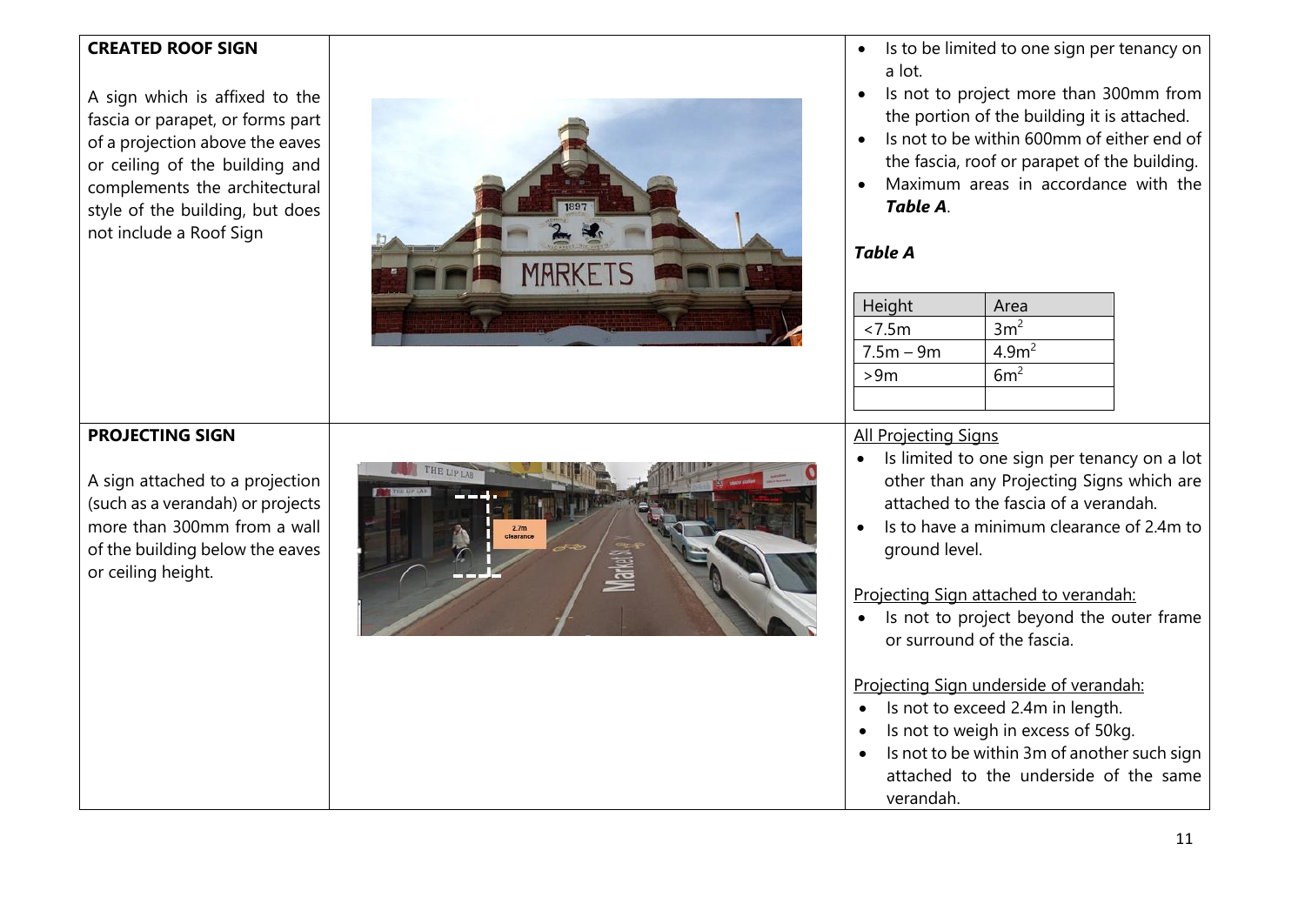|                                                                                 | Is to be at right angles to the front street<br>boundary except on a corner lot where the<br>signs may be so placed to be visible from<br>both streets.<br>Is not to project beyond the outer frame<br>or surround of the verandah.<br>Projecting Sign attached directly to a building:<br>Is not to project more than 1m from the<br>wall and not to exceed 4m <sup>2</sup> in area.<br>Is not to be placed within 2m of either end<br>of the wall to which they are attached.<br>Is not to project above the top of the wall<br>to which they are attached. |
|---------------------------------------------------------------------------------|---------------------------------------------------------------------------------------------------------------------------------------------------------------------------------------------------------------------------------------------------------------------------------------------------------------------------------------------------------------------------------------------------------------------------------------------------------------------------------------------------------------------------------------------------------------|
| <b>ROOF SIGN</b><br>A sign erected on or attached<br>to the roof of a building. | Is not at any point to be closer than 4m<br>to the ground.<br>Is not to extend laterally beyond the<br>external walls of the building.<br>The maximum height of the sign shall be<br>$\bullet$<br>limited to 20% of the height of the<br>building at the point where the sign is to<br>be fixed, to a maximum height of 2.5m.<br>Is limited to one sign per building.<br>Is only permitted within Industrial zones.                                                                                                                                           |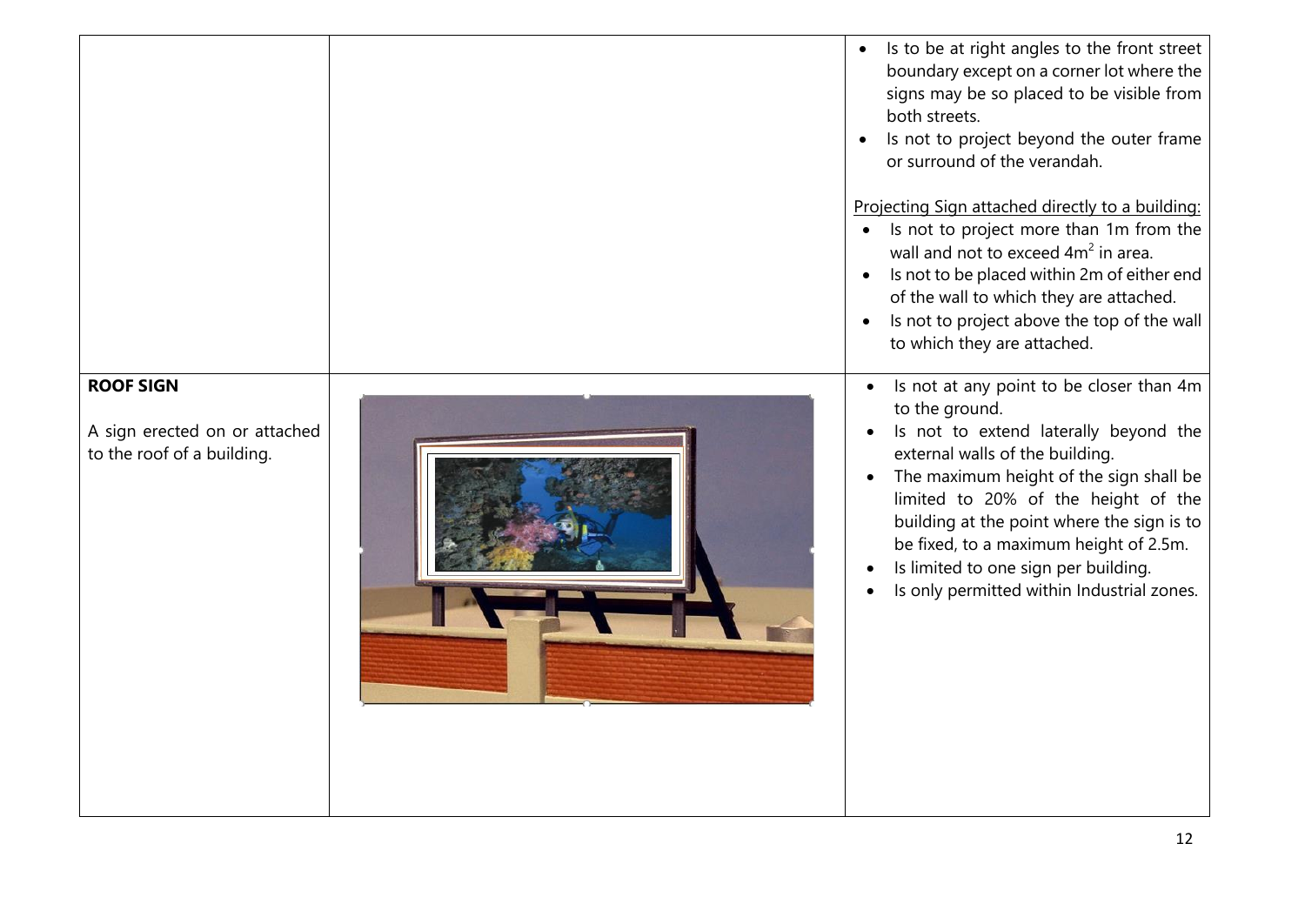#### **TETHERED SIGNS**

A sign which is suspended from or tethered to any structure, tree, pole (with or without supporting framework) or ground and made of paper, plastic, fabric or similar materials. The term includes lighter than air aerial devices, inflatables, bunting, banners, flags and kites.



#### Tethered Signs (not including inflatable devices):

- Is limited to a maximum of one sign per street frontage on any lot.
- Is to be wholly located within the boundaries of the lot.
- Is to have a maximum vertical dimension of 0.75m and a maximum area of  $2m^2$ .
- Is not to be greater than 8 metres from ground level.
- Is not to be within 10m of a Pylon or Monolith sign.

#### Tethered Signs (including inflatable devices):

- Is limited to a maximum of one sign per lot.
- Not exceed 6m in diameter or 6m in height.
- Is to be erected for no more than 28 days in aggregate for any one calendar year.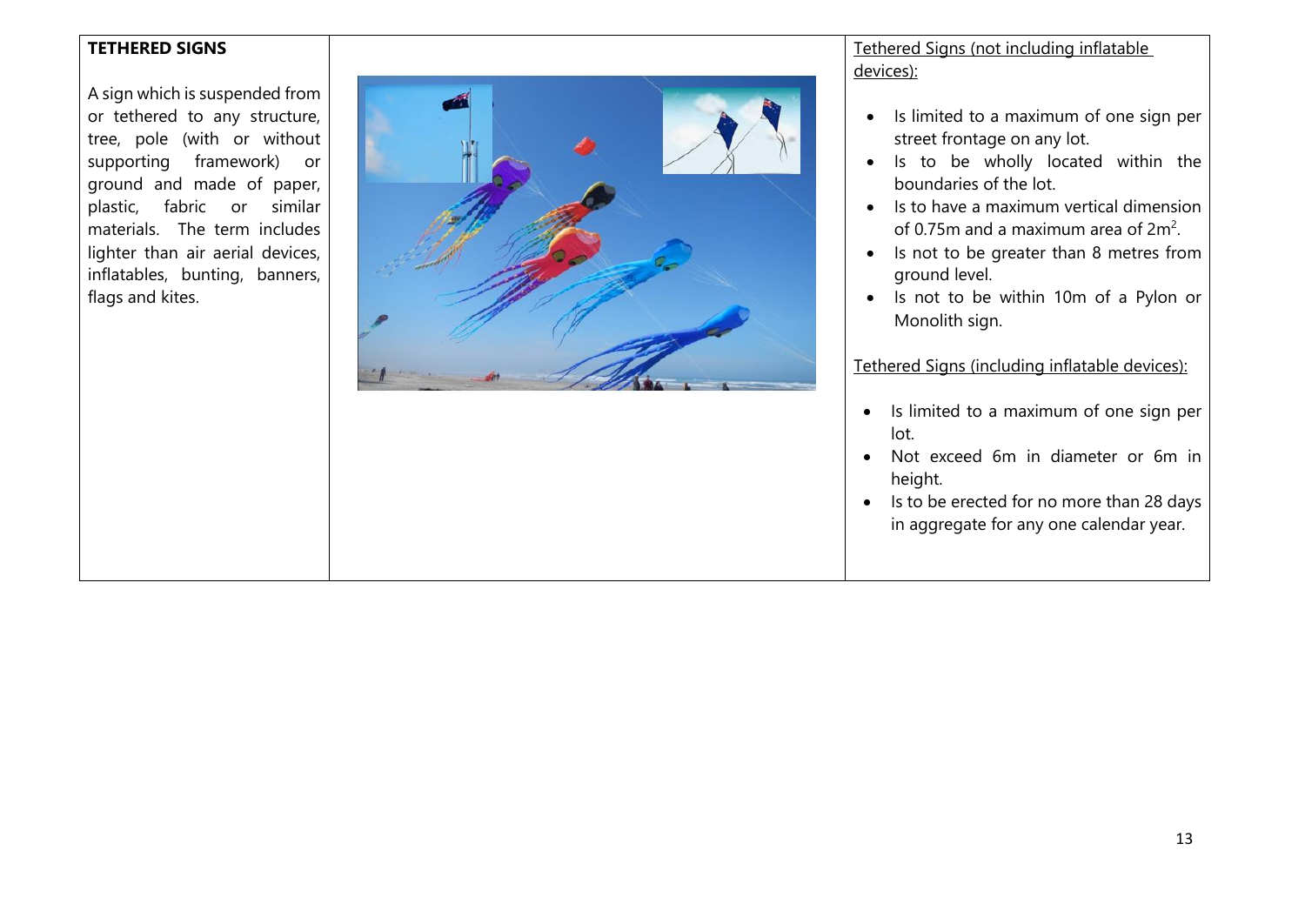| <b>WALL SIGN</b><br>A signboard or panel used for<br>displaying a posted or painted<br>message and affixed to or<br>adjoining the wall of a business<br>premises or erected on the<br>forecourt of any business<br>premises. | Maximum 2 signs<br>per tenancy<br>h<br>Πi<br>冊<br>H,<br>iii<br>Ш<br>iii | Is not to exceed 25% of the area of<br>each building façade or fence<br>frontage.<br>If placed over door openings, or<br>projects from the wall in excess of<br>30mm, to have a minimum clearance of<br>2.7m.<br>Is not to be within 600mm of either end<br>of the wall to which it is attached.<br>Is not to project above the top of the<br>wall. |
|------------------------------------------------------------------------------------------------------------------------------------------------------------------------------------------------------------------------------|-------------------------------------------------------------------------|-----------------------------------------------------------------------------------------------------------------------------------------------------------------------------------------------------------------------------------------------------------------------------------------------------------------------------------------------------|
| <b>WINDOW SIGN</b><br>A sign affixed to either the<br>interior or exterior of the<br>glazed area of a window                                                                                                                 | <b>Window signage</b><br><b>HIEXAHA</b><br>Sweetshop signage            | Within the (Commercial) Centre Zones:<br>is not to exceed 25% of the total area of<br>all windows facing a street; and<br>lettering height for the window is not to<br>exceed 1m.                                                                                                                                                                   |